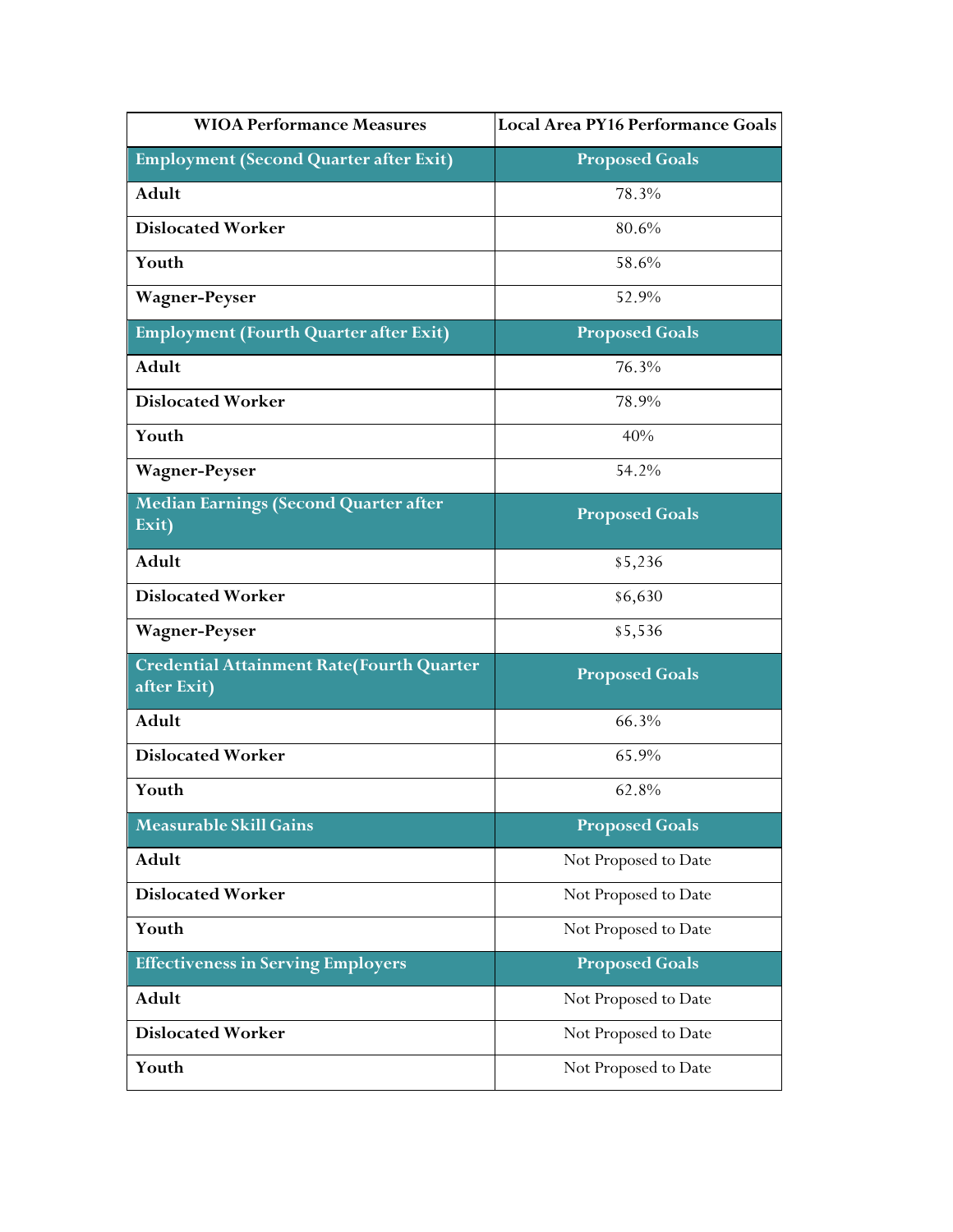| <b>WIOA Performance Measures</b>                                | Local Area PY17 Performance Goals |
|-----------------------------------------------------------------|-----------------------------------|
| <b>Employment (Second Quarter after Exit)</b>                   | <b>Proposed Goals</b>             |
| Adult                                                           | 78.3%                             |
| <b>Dislocated Worker</b>                                        | 80.6%                             |
| Youth                                                           | 58.6%                             |
| <b>Wagner-Peyser</b>                                            | 52.9%                             |
| <b>Employment (Fourth Quarter after Exit)</b>                   | <b>Proposed Goals</b>             |
| Adult                                                           | 76.3%                             |
| <b>Dislocated Worker</b>                                        | 78.9%                             |
| Youth                                                           | 40%                               |
| <b>Wagner-Peyser</b>                                            | 54.2%                             |
| <b>Median Earnings (Second Quarter after</b><br>Exit)           | <b>Proposed Goals</b>             |
| Adult                                                           | \$5,236                           |
| <b>Dislocated Worker</b>                                        | \$6,630                           |
| <b>Wagner-Peyser</b>                                            | \$5,536                           |
| <b>Credential Attainment Rate(Fourth Quarter</b><br>after Exit) | <b>Proposed Goals</b>             |
| Adult                                                           | 66.3%                             |
| <b>Dislocated Worker</b>                                        | 65.9%                             |
| Youth                                                           | 62.8%                             |
| <b>Measurable Skill Gains</b>                                   | <b>Proposed Goals</b>             |
| Adult                                                           | Not Proposed to Date              |
| <b>Dislocated Worker</b>                                        | Not Proposed to Date              |
| Youth                                                           | Not Proposed to Date              |
| <b>Effectiveness in Serving Employers</b>                       | <b>Proposed Goals</b>             |
| Adult                                                           | Not Proposed to Date              |
| <b>Dislocated Worker</b>                                        | Not Proposed to Date              |
| Youth                                                           | Not Proposed to Date              |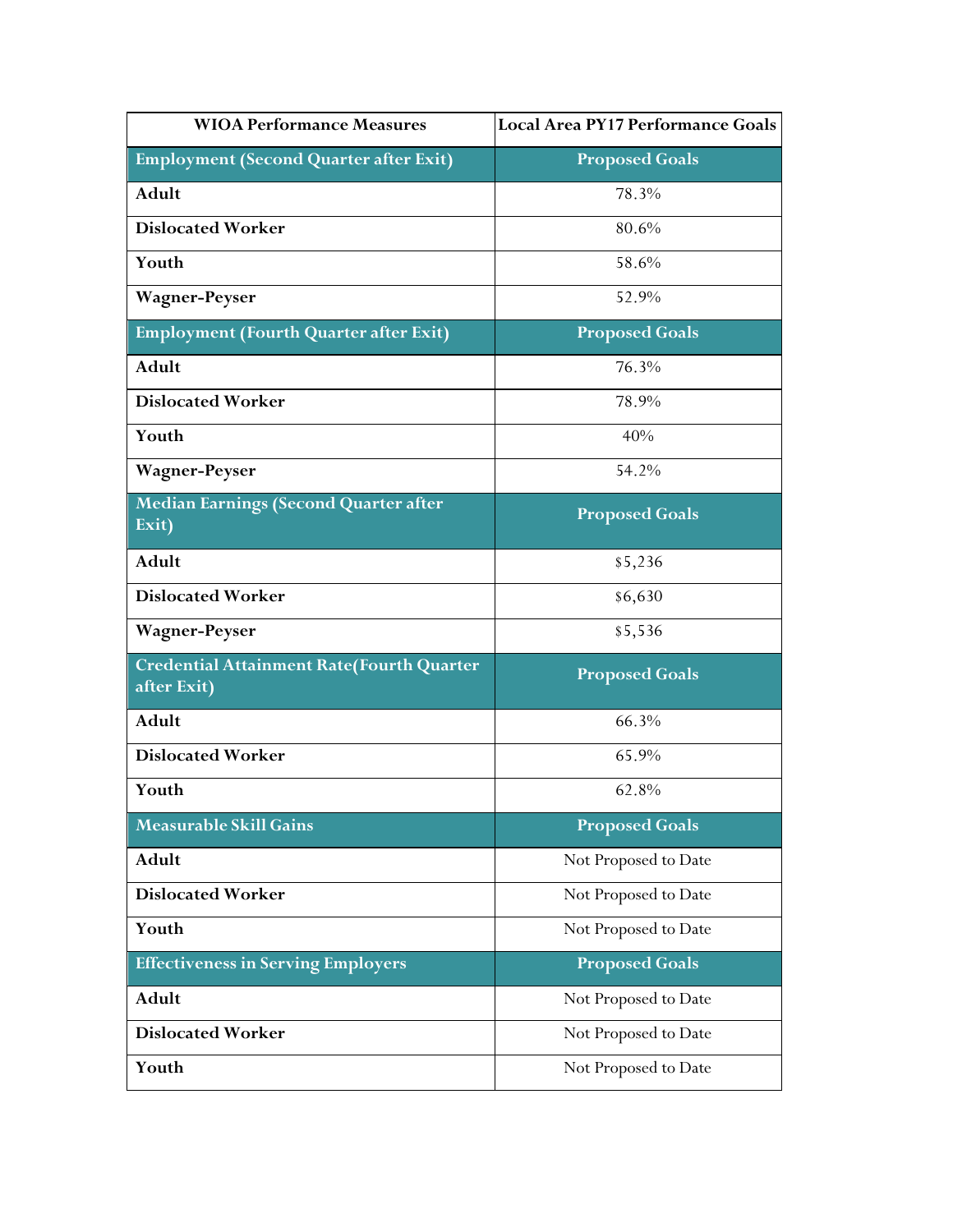| <b>WIOA Performance Measures</b>                          | Local Area PY18 Performance Goals |
|-----------------------------------------------------------|-----------------------------------|
| <b>Employment (Second Quarter after Exit)</b>             | <b>Proposed Goals</b>             |
| Adult                                                     | 78.3%                             |
| <b>Dislocated Worker</b>                                  | 80.6%                             |
| Youth                                                     | 55%                               |
| <b>Wagner-Peyser</b>                                      |                                   |
| <b>Employment (Fourth Quarter after Exit)</b>             | <b>Proposed Goals</b>             |
| Adult                                                     | 81.2%                             |
| <b>Dislocated Worker</b>                                  | 79%                               |
| Youth                                                     | 54%                               |
| <b>Wagner-Peyser</b>                                      |                                   |
| <b>Median Earnings (Second Quarter after</b><br>Exit)     | <b>Proposed Goals</b>             |
| Adult                                                     | \$5,286                           |
| <b>Dislocated Worker</b>                                  | \$6,654                           |
| <b>Wagner-Peyser</b>                                      |                                   |
| Credential Attainment Rate (Fourth Quarter<br>after Exit) | <b>Proposed Goals</b>             |
| Adult                                                     | 68.7%                             |
| <b>Dislocated Worker</b>                                  | 73.5%                             |
| Youth                                                     | 40%                               |
| <b>Measurable Skill Gains</b>                             | <b>Proposed Goals</b>             |
| Adult                                                     | Not Proposed to Date              |
| <b>Dislocated Worker</b>                                  | Not Proposed to Date              |
| Youth                                                     | Not Proposed to Date              |
| <b>Effectiveness in Serving Employers</b>                 | <b>Proposed Goals</b>             |
| Adult                                                     | Not Proposed to Date              |
| <b>Dislocated Worker</b>                                  | Not Proposed to Date              |
| Youth                                                     | Not Proposed to Date              |